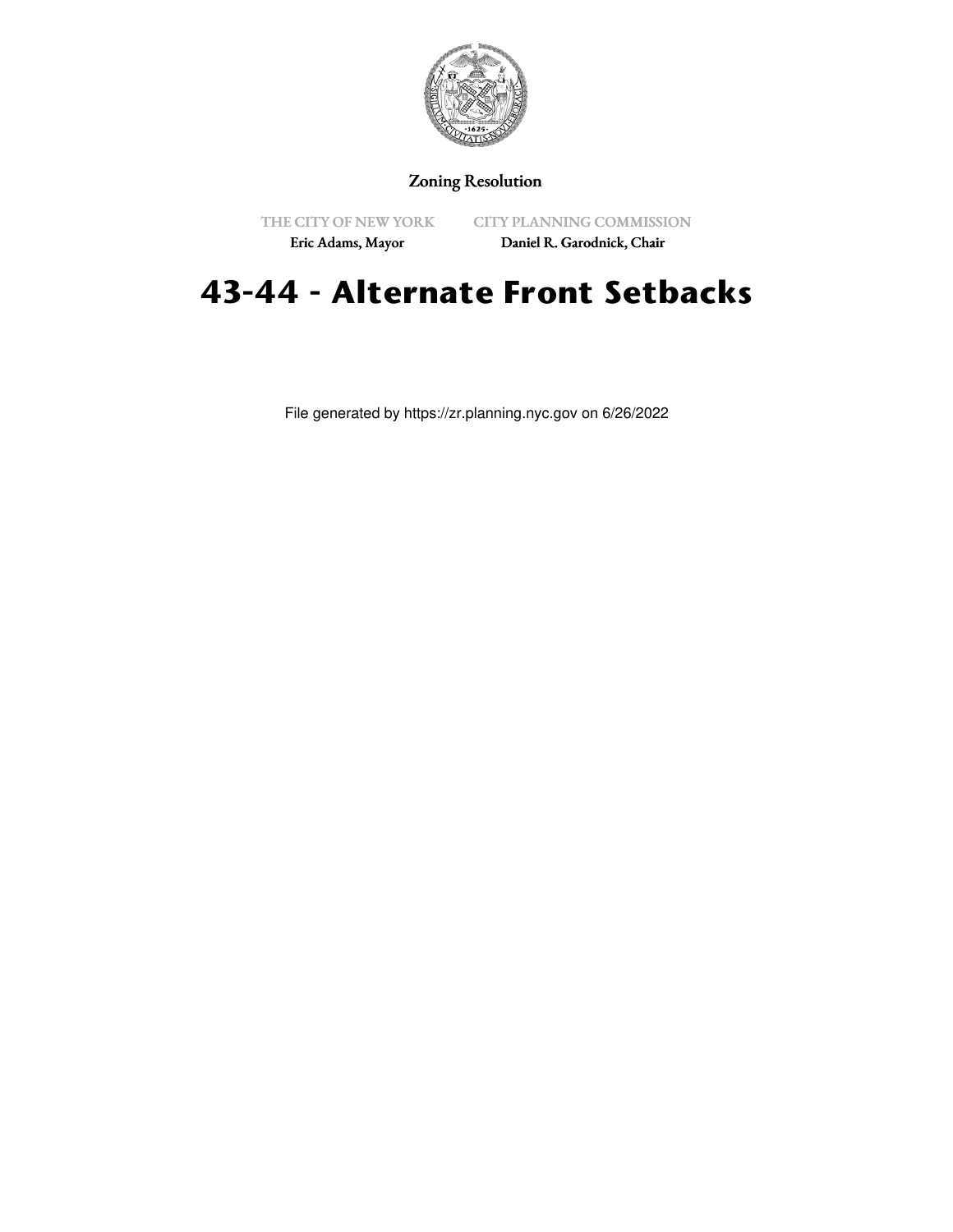### **43-44 - Alternate Front Setbacks**

LAST AMENDED 10/17/2007

#### M1 M2 M3

In all districts, as indicated, if an open area is provided along the full length of the #front lot line# with the minimum depth set forth in the following table, the provisions of Section 43-43 (Maximum Height of Front Wall and Required Front Setbacks) shall not apply. The minimum depth of such open area shall be measured perpendicular to the #front lot line#. However, in such instances, except as otherwise provided in this Section or in Sections 43-42 (Permitted Obstructions) or 43-45 (Tower Regulations), no #building or other structure# shall penetrate the alternate #sky exposure plane# set forth in the table in this Section. The #sky exposure plane# shall be measured from a point above the #street line#.

In an M1-6 District, if the open area provided under the terms of this Section is a #public plaza#, such open area may be counted toward the bonus provided for a #public plaza#, pursuant to Section 43-13 (Floor Area Bonus for Public Plazas).

In M1-1 Districts, for #community facility buildings# the height above the #street line# shall be 35 feet.

#### ALTERNATE REQUIRED FRONT SETBACKS

|                                                   |                     |                                                  | Alternate #Sky Exposure Plane#                                                                |                        |                      |                        |  |  |
|---------------------------------------------------|---------------------|--------------------------------------------------|-----------------------------------------------------------------------------------------------|------------------------|----------------------|------------------------|--|--|
|                                                   |                     |                                                  | Slope over #Zoning Lot# (expressed as a ratio of<br>vertical distance to horizontal distance) |                        |                      |                        |  |  |
| Depth of Optional Front<br>Open Area<br>(in feet) |                     |                                                  | On #Narrow Street#                                                                            |                        | On #Wide Street#     |                        |  |  |
| On #Narrow<br>Street#                             | On #Wide<br>Street# | Height<br>above<br>#Street<br>Line#<br>(in feet) | Vertical<br>Distance                                                                          | Horizontal<br>Distance | Vertical<br>Distance | Horizontal<br>Distance |  |  |
| Within M1-1 Districts                             |                     |                                                  |                                                                                               |                        |                      |                        |  |  |